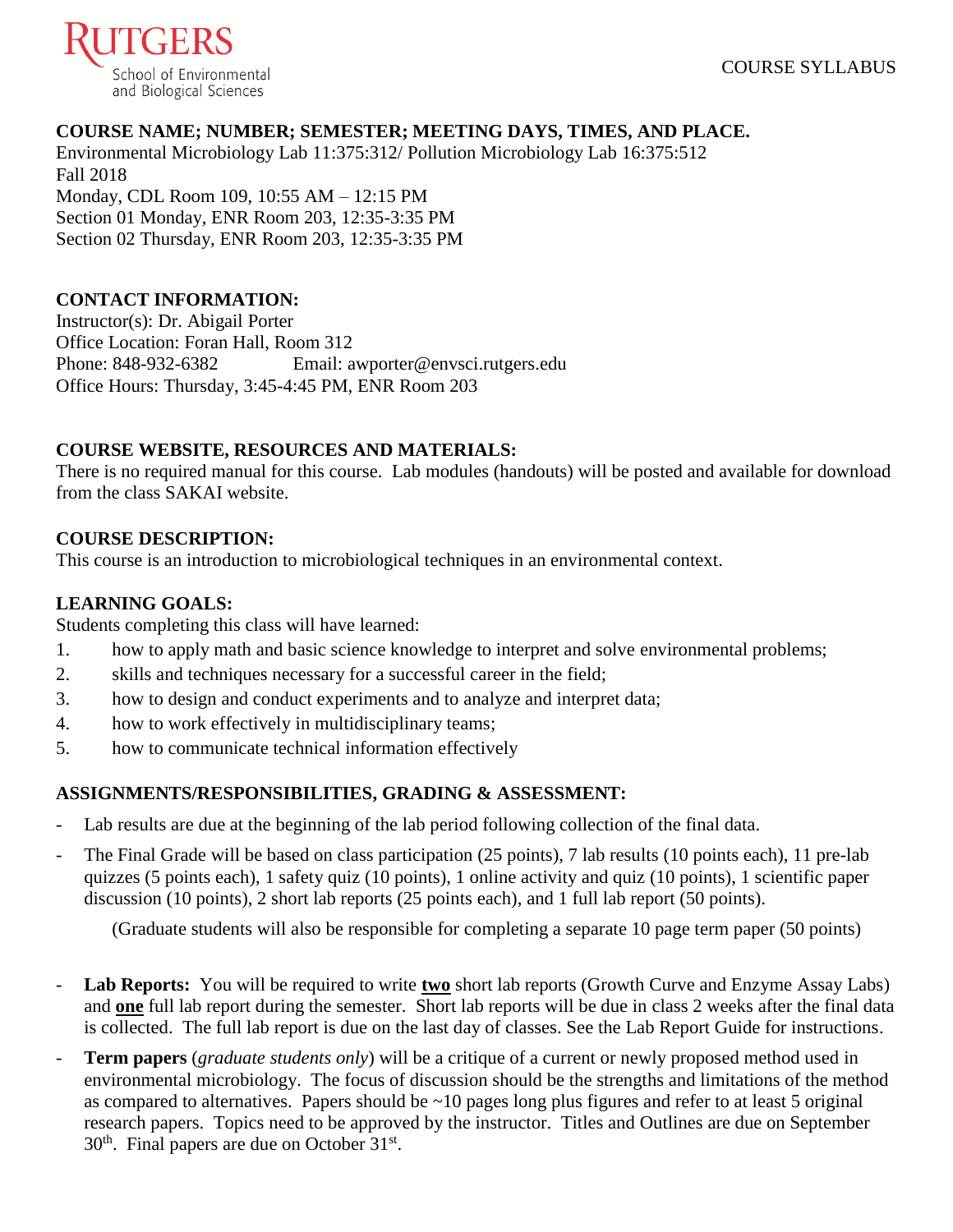

# **ACCOMODATIONS FOR STUDENTS WITH DISABILITIES**

Please follow the procedures outlined at [https://ods.rutgers.edu/students/registration-form.](https://ods.rutgers.edu/students/registration-form) Full policies and procedures are at<https://ods.rutgers.edu/>

#### **ABSENCE POLICY**

Attendance in lab is required. If you need to miss a class, please inform the instructor as soon as possible.

## **COURSE SCHEDULE:**

| Sept. 10    | Lecture | Class Policies, Safety and Introduction          |                             |
|-------------|---------|--------------------------------------------------|-----------------------------|
| Sept. 10/13 | Lab     | Lab #1 Field Sampling                            | *See Sakai Site for special |
|             |         |                                                  | notes about sampling trip   |
|             |         |                                                  | and online safety quiz      |
|             |         |                                                  |                             |
| Sept. 17    | Lecture | Microbial Physiology I                           |                             |
| Sept. 17/20 | Lab     | Lab #2 Microscopy                                |                             |
|             |         |                                                  |                             |
| Sept. 24    | Lecture | Microbial Physiology II                          |                             |
| Sept. 24/27 | Lab     | Lab #3 Bacterial Culture and Transfer (period 1) |                             |
|             |         | Lab #4 Environmental Biofilms (period 1)         |                             |
|             |         | Lab #5 Coliforms (period 1)                      |                             |
|             |         |                                                  |                             |
| Oct. 1      | Lecture | <b>Bacterial Growth</b>                          |                             |
| Oct. 1/4    | Lab     | Lab #3 Bacterial Culture and Transfer (period 2) |                             |
|             |         | Lab #5 Coliforms (period 2)                      |                             |
|             |         | Lab #6 Enumeration + Growth Curve (period 1)     |                             |
|             |         | Lab #7 Soil Microcosm (build microcosm)          |                             |
|             |         |                                                  |                             |
| Oct 8       | Lecture | <b>Bacterial Metabolism</b>                      |                             |
| Oct 8/11    | Lab     | Lab #4 Environmental Biofilms (period 2)         | Scientific paper discussion |
|             |         | Lab #5 Coliforms (period 3)                      |                             |
|             |         | Lab #6 Enumeration + Growth Curve (period 2)     |                             |
|             |         | Lab #8 Winogradsky's Battery (build battery)     |                             |
|             |         |                                                  |                             |
| Oct 15      | Lecture | Biogeochemistry                                  |                             |
| Oct 15/18   | Lab     | Lab #5 Coliforms (period 4)                      |                             |
|             |         | Lab #8 Winogradsky's Battery (period 1)          |                             |
|             |         |                                                  |                             |
| Oct.22      | Lecture | Molecular Analysis                               |                             |
| Oct 22/25   | Lab     | Lab #4 Environmental Biofilms (period 3)         | Lab #6 Mini Lab Due         |
|             |         | Lab #5 Coliforms (period 5)                      |                             |
|             |         | Lab #8 Winogradsky's Battery (period 2)          |                             |
|             |         | Lab #9 DNA Extraction from Coliforms             |                             |
|             |         |                                                  |                             |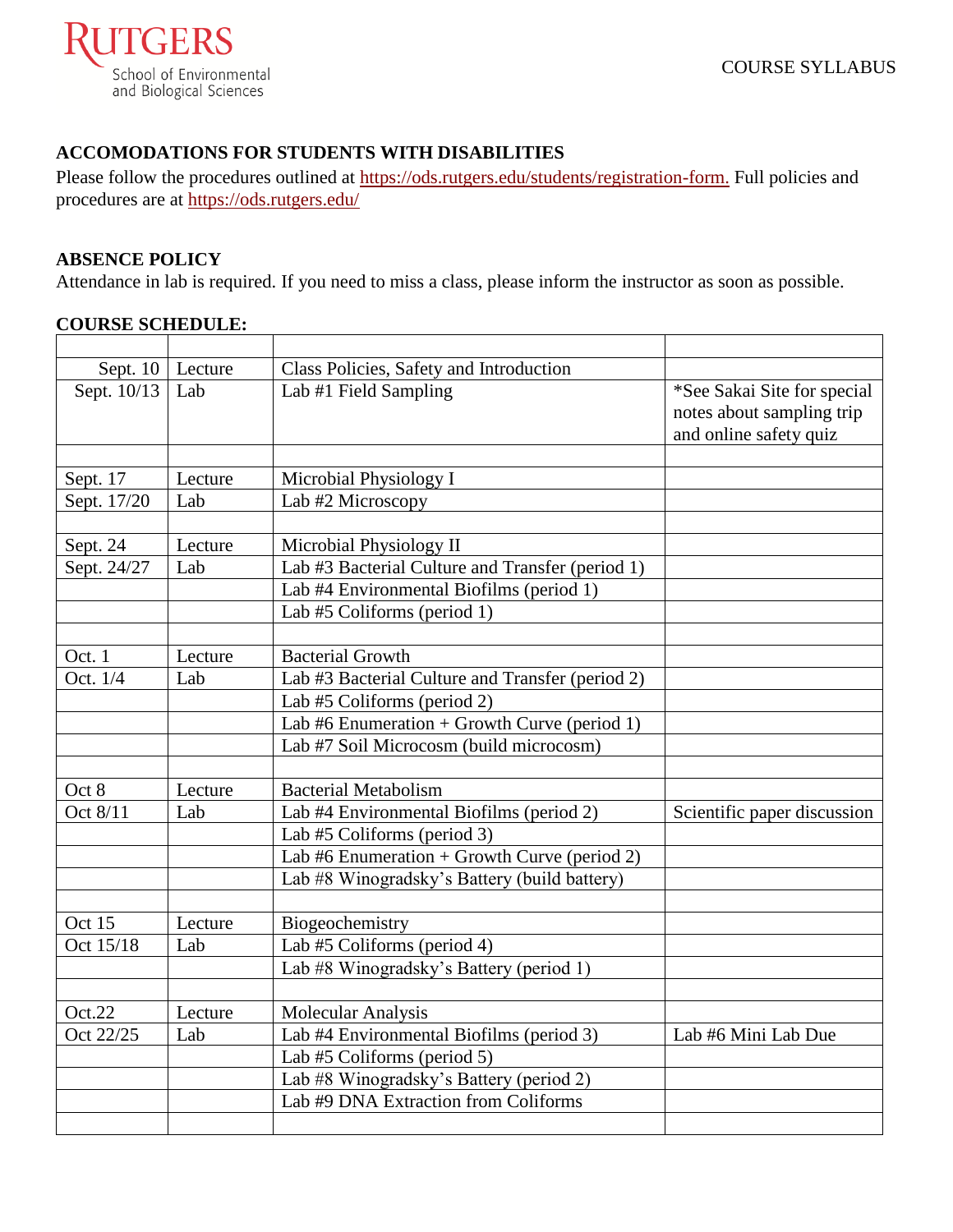

| Oct. 29               | Lecture | Enzymes and Soil Bacteria                      |                                   |
|-----------------------|---------|------------------------------------------------|-----------------------------------|
| Nov. 29/1             | Lab     | Lab #5 Coliforms (period 6)                    |                                   |
|                       |         | Lab #7 Soil Microcosms (period 2)              |                                   |
|                       |         | Lab #8 Winogradsky's Battery (period 3)        |                                   |
|                       |         | Lab #10 PCR for Coliform Functional Genes      |                                   |
|                       |         |                                                |                                   |
| Nov. $5$              |         | No lecture. Complete online activity and quiz. |                                   |
| Nov. 5/8              | Lab     | Lab #4 Environmental Biofilms (period 4)       |                                   |
|                       |         | Lab #7 Soil Microcosms (period 3)              |                                   |
|                       |         | Lab #8 Winogradsky's Battery (period 4)        |                                   |
|                       |         | Lab #10 PCR (period 2)                         |                                   |
|                       |         | Lab #11 DNA Sequencing (period 1)              |                                   |
|                       |         |                                                |                                   |
| Nov. 12               | Lecture | Microbial Ecology                              |                                   |
| Nov. 12/15            | Lab     | Lab #4 Environmental Biofilms (Period 5)       | Lab #7 Mini Lab Due               |
|                       |         | Lab #8 Winogradsky's Battery (period 5)        |                                   |
|                       |         | Lab #11 DNA Sequencing (period 2)              |                                   |
|                       |         | Lab #12 Biodegradation (period 1)              |                                   |
|                       |         |                                                |                                   |
| Nov. 19               | Lecture | <b>Nutrient Cycles</b>                         |                                   |
| Nov. 19/20            | Lab     | Lab #8 Winogradsky's Battery (period 6)        | Note: lab is on<br><b>TUESDAY</b> |
|                       |         | Lab #13 Nitrogen Cycle                         |                                   |
|                       |         |                                                |                                   |
| Nov. 26               | Lecture | <b>Biofilms</b>                                |                                   |
| Nov. 26/29            | Lab     | Lab #4 Environmental Biofilms (period 6)       | Coliform Lab Report Due           |
|                       |         | Lab #8 Winogradsky's Battery (period 7)        | For Peer Review                   |
|                       |         | Lab #13 Nitrogen Cycle (period 2)              |                                   |
|                       |         |                                                |                                   |
| Dec. 3                | Lecture | Biodegradation/Bioremediation                  |                                   |
| Dec. $\overline{3/6}$ | Lab     | Lab #8 Winogradsky's Battery (period 8)        | <b>Coliform Peer Review</b>       |
|                       |         | Lab #12 Biodegradation (period 2)              | <b>Comments Due</b>               |
|                       |         |                                                |                                   |
| Dec. 10               |         | No Lecture                                     |                                   |
|                       |         |                                                |                                   |
| Dec. 12               |         | <b>Last Day of Classes</b>                     | <b>Revised Lab Report Due</b>     |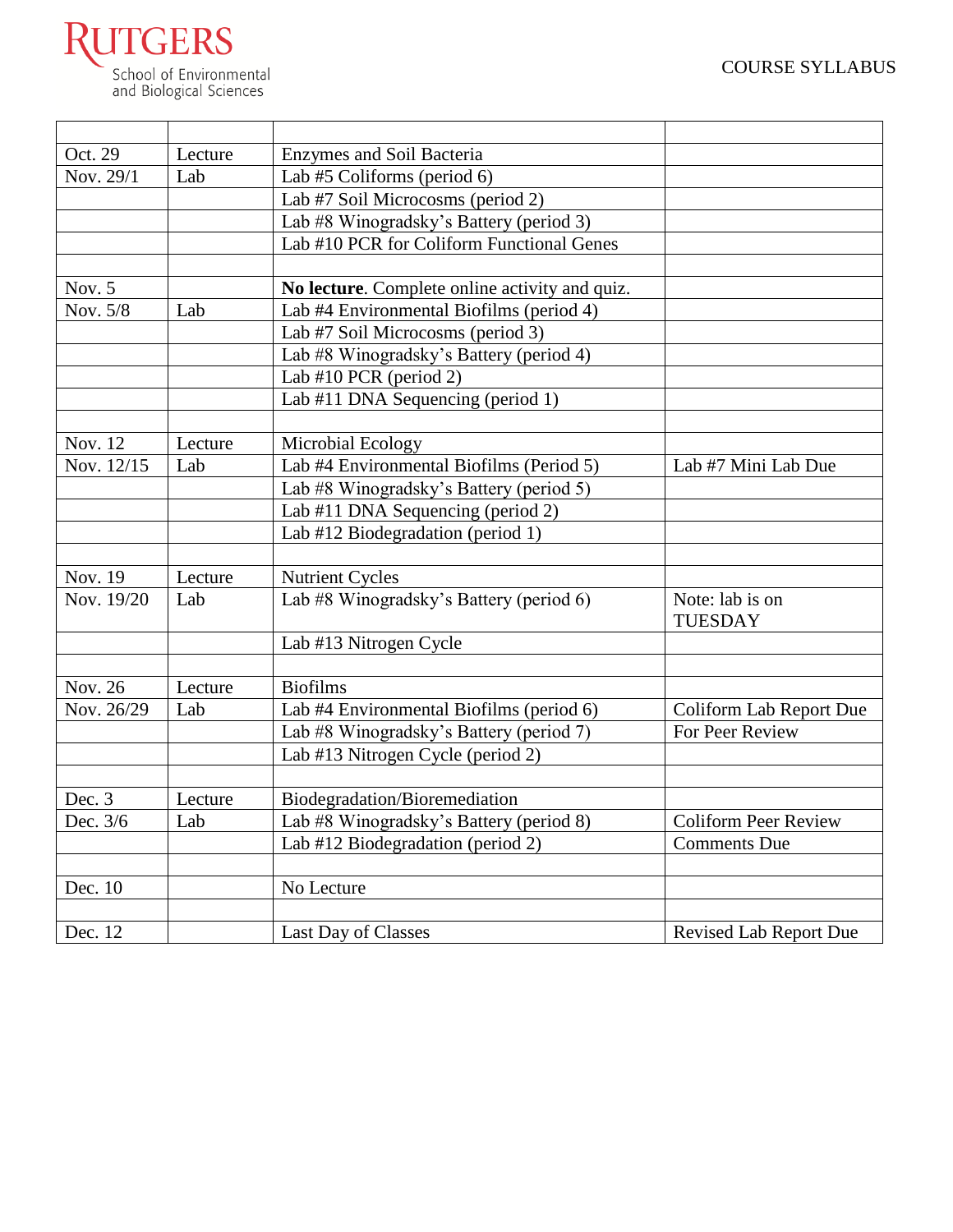

# **ACADEMIC INTEGRITY**

While work in the teaching lab is often done in pairs or in groups, any work that is submitted for a grade must be your own.

The university's policy on Academic Integrity is available at [http://academicintegrity.rutgers.edu/academic](http://academicintegrity.rutgers.edu/academic-integrity-policy)[integrity-policy.](http://academicintegrity.rutgers.edu/academic-integrity-policy) The principles of academic integrity require that a student:

- properly acknowledge and cite all use of the ideas, results, or words of others.
- properly acknowledge all contributors to a given piece of work.
- make sure that all work submitted as his or her own in a course or other academic activity is produced without the aid of impermissible materials or impermissible collaboration.
- obtain all data or results by ethical means and report them accurately without suppressing any results inconsistent with his or her interpretation or conclusions.
- treat all other students in an ethical manner, respecting their integrity and right to pursue their educational goals without interference. This requires that a student neither facilitate academic dishonesty by others nor obstruct their academic progress.

uphold the canons of the ethical or professional code of the profession for which he or she is preparing. Adherence to these principles is necessary in order to ensure that

- everyone is given proper credit for his or her ideas, words, results, and other scholarly accomplishments.
- all student work is fairly evaluated and no student has an inappropriate advantage over others.
- the academic and ethical development of all students is fostered.
- the reputation of the University for integrity in its teaching, research, and scholarship is maintained and enhanced.

Failure to uphold these principles of academic integrity threatens both the reputation of the University and the value of the degrees awarded to its students. Every member of the University community therefore bears a responsibility for ensuring that the highest standards of academic integrity are upheld.